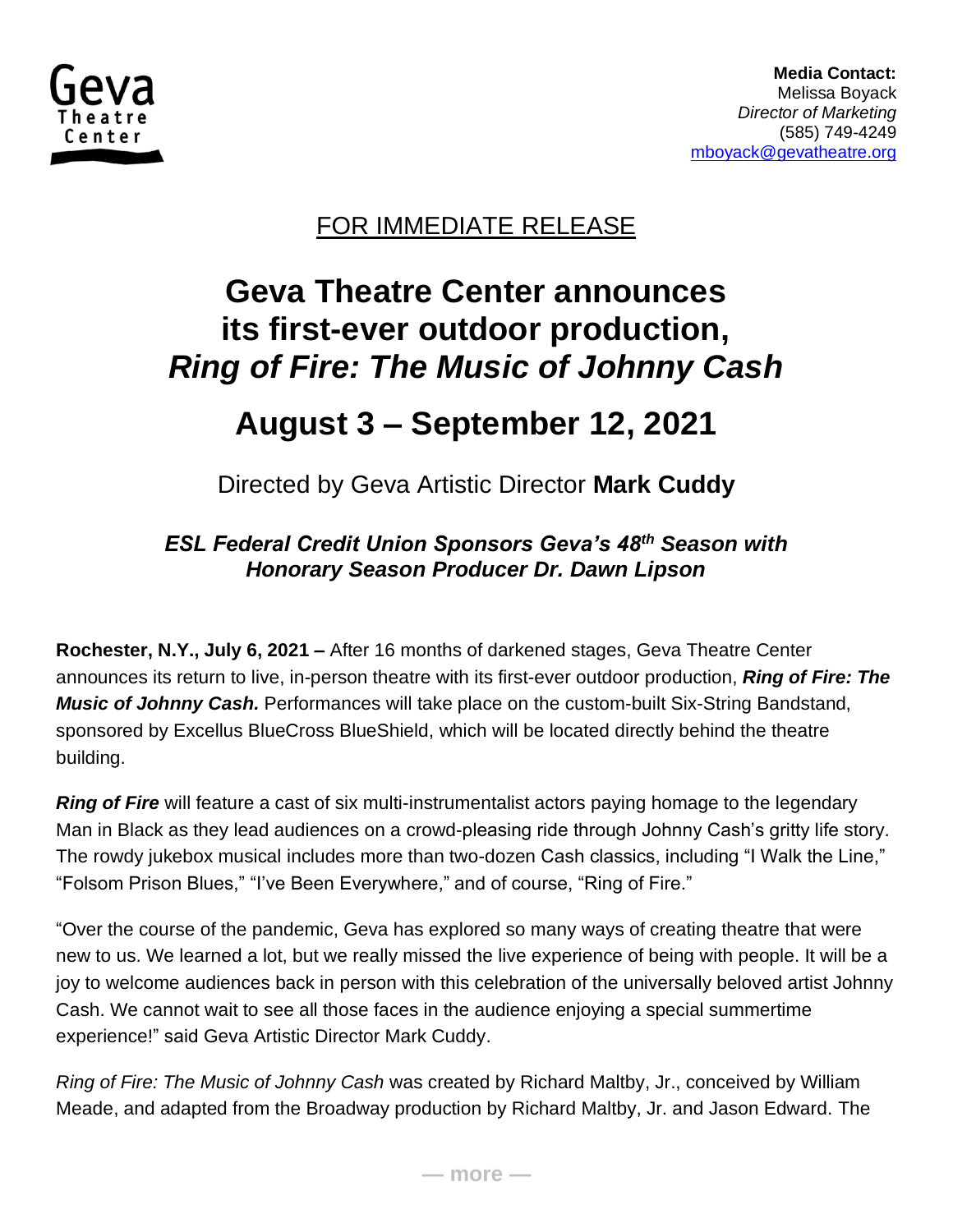artistic team includes actors Margaret Dudasik, Damon Gillespie, Déa Julien, Adrian Lopez, Sky Seals, and Sam Sherwood, along with Cuddy (director), Rasean Davonte Johnson (projection designer), Shoko Kambara (scenic designer), Christina Selian (costume designer), Andrew Mark Wilhelm (sound designer), Derek Madonia (lighting designer), Katherine Thesing (stage manager), Nolan Todd (assistant stage manager), Jenni Werner (literary director/co-dramaturg), and Fran Da Silveira (co-dramaturg).

This production is included as part of Geva's 2020-2021 season. Tickets for the general public are now on sale and may be purchased online at *gevatheatre.org* or by calling the Geva Box Office at 585-232-4382. Based on current state and federal guidelines, masking will not be required for this outdoor production, and physical distancing will not be mandated. However, unvaccinated guests are strongly encouraged to wear masks. All policies are subject to change based on public health guidelines.

Since Geva's 2014-2015 Season, **ESL Federal Credit Union** has sponsored the Wilson Stage Series, along with the Fielding Stage Series in recent years. In its 100<sup>th</sup> year, ESL continues its commitment as the Presenting Sponsor for the Geva Theatre Center 2020-2021 Season. **Dr. Dawn Lipson** serves as Honorary Season Producer.

# **Further Updates About Upcoming Productions**

*All plays, artists, and schedules are subject to change.*

# **SEPTEMBER 28 – OCTOBER 24, 2021**

#### *Vietgone A rock & romance-fueled motorcycle adventure set in 1975*

**By Qui Nguyen Directed by Pirronne Yousefzadeh Original Music by Shane Rettig**

**It's 1975. Saigon has fallen. He lost his wife. She lost her fiancé. Now in a new land of Harleys, hot dogs and "howdy!" they just might find each other.** 

**This modern boy-meets-girl story takes audiences on a hilariously rip-roaring adventure across 1970s America with a fiery soundtrack, serving up hip-hop, sass and comic-book quick cuts.** 

Presented on the Wilson Stage, this will be Geva's first opportunity to welcome guests back into the theatre since March 2020.